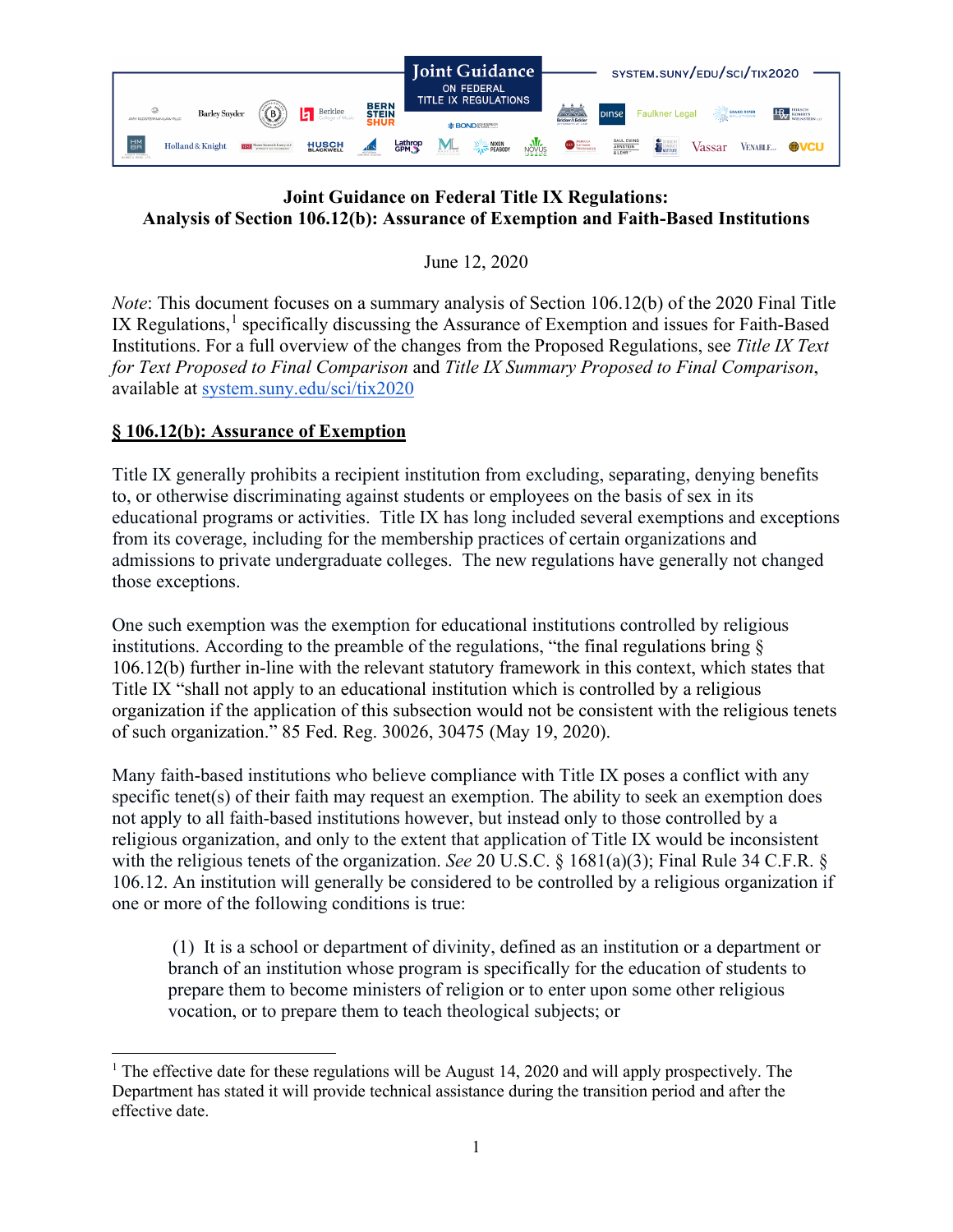(2) It requires its faculty, students or employees to be members of, or otherwise espouse a personal belief in, the religion of the organization by which it claims to be controlled; or

(3) Its charter and catalog, or other official publication, contains explicit statement that it is controlled by a religious organization or an organ thereof or is committed to the doctrines of a particular religion, and the members of its governing body are appointed by the controlling religious organization or an organ thereof, and it receives a significant amount of financial support from the controlling religious organization or an organ thereof.

For faith-based institutions, questions about the compatibility of adherence to Title IX and to specific tenets of their beliefs have long existed. For example, some institutions have viewed Title IX pregnant and parenting provisions as incompatible with certain tenets of their organization. Some institutions faced a heightened challenge when the Department of Education announced, in 2015, that it would interpret sex to include gender identity as a protected category. This interpretation has since been rescinded, thus potentially reducing the likelihood some faith-based institutions would determine that compliance with Title IX would be incompatible with any specific tenet(s) of the school's beliefs.

## **Claiming an Exemption**

In the past, a request for an exemption needed to be made in advance of any complaint filed with OCR against the school. This has now changed, as the Final Rule provides "additional flexibility to religious educational institutions." Under the Rule, the request for an extension can be made at any time, including *after* OCR's receipt of a Title IX complaint against that school.

In order to claim an exemption, the highest ranking official of the institution must submit a written statement to the Assistant Secretary for Civil Rights, identifying the provisions of Title IX that conflict with a specific tenet of the religious organization. A claim for a religious exemption may be mailed to the Assistant Secretary for Civil Rights at 400 Maryland Ave., SW, Washington, DC 20202, or emailed to OCR@ed.gov. *See* Final Rule, [34 C.F.R. § 106.12.](https://www2.ed.gov/policy/rights/reg/ocr/edlite-34cfr106.html#S12)

Generally, the request must identify the religious organization that controls the educational institution. OCR, in "granting" an exemption, primarily ensures that the institution has cited the correct sections of the regulation in its request. Otherwise, OCR clarifies which sections of the regulation are applicable to an institution's exemption request. A school claiming an exemption may refer to scripture, doctrinal statements, catalogs, statements of faith, or other documents reflecting religious tenets. To avoid possible constitutional entanglements and expedite OCR's processing of these requests, an institution may submit a statement of its practices, as based on its religious tenets, rather than a statement of its tenets.

## **Sanctioning**

Finally, regardless of whether an institution has or claims a religious exemption, the Final Rule does not appear to conflict with how faith-based institutions seek to sanction community members found responsible for "sexual harassment." The Final Rule acknowledges that institutions should be afforded flexibility to mete out discipline through sanctions that are